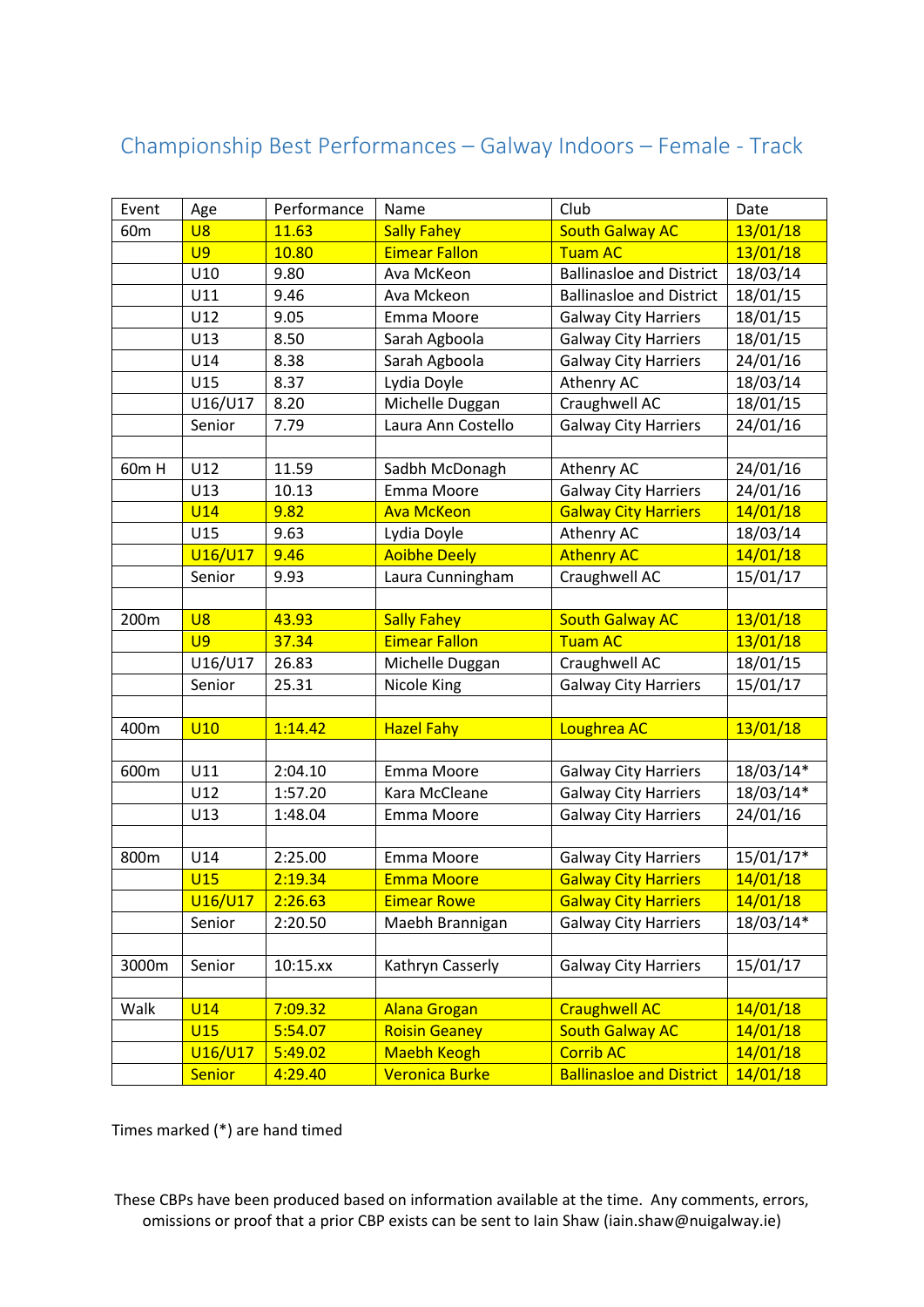## Championship Best Performances – Galway Indoors – Female - Field

| Event     | Age            | Performance       | Name                    | Club                   | Date     |
|-----------|----------------|-------------------|-------------------------|------------------------|----------|
| IJ        | U8             | 1.95m             | <b>Daisy Griffin</b>    | Loughrea AC            | 13/01/18 |
|           | U <sub>9</sub> | 2.86m             | <b>Katlyn Kelly</b>     | <b>South Galway AC</b> | 13/01/18 |
|           | <b>U10</b>     | 3.44m             | Lauren Morgan           | <b>Craughwell AC</b>   | 13/01/18 |
|           | U11            | 3.64m             | Ella Farrelly           | Craughwell AC          | 15/01/17 |
|           | U12            | 3.80m             | Katie Scully            | Craughwell AC          | 24/01/16 |
|           | U13            | 4.20m             | Sarah Helebert          | Craughwell AC          | 08/01/05 |
|           | U14            | 4.70m             | Catriona Farrell        | Craughwell AC          | 08/01/05 |
|           | U15            | 4.91m             | Leanagh Gilligan        | Craughwell AC          | 24/01/16 |
|           | U16/U17        | 5.10 <sub>m</sub> | <b>Aoibhin Farrell</b>  | Loughrea AC            | 14/01/18 |
|           | Senior         | 5.08m             | <b>Sinead Treacy</b>    | Craughwell AC          | 18/03/14 |
|           |                |                   |                         |                        |          |
| HJ.       | U12            | 1.30 <sub>m</sub> | <b>Ella Farrelly</b>    | <b>Craughwell AC</b>   | 13/01/18 |
|           | U13            | 1.35m             | Leanagh Gilligan        | Craughwell AC          | 18/03/14 |
|           | <b>U14</b>     | 1.50 <sub>m</sub> | <b>Catriona Farrell</b> | <b>Craughwell AC</b>   | 08/01/05 |
|           |                |                   | <b>Jade Moorhead</b>    | <b>Craughwell AC</b>   | 14/01/18 |
|           | U15            | 1.60m             | <b>Catriona Farrell</b> | Craughwell AC          | 07/01/06 |
|           | U16/U17        | 1.68m             | Catriona Farrell        | Craughwell AC          | 06/01/07 |
|           | Senior         | 1.80m             | <b>Catriona Farrell</b> | Craughwell AC          | 18/03/14 |
|           |                |                   |                         |                        |          |
| <b>SP</b> | U12            | 7.55m             | Niamh Duffy             | Craughwell AC          | 15/01/17 |
|           | <b>U13</b>     | 9.55m             | <b>Niamh Duffy</b>      | <b>Craughwell AC</b>   | 14/01/18 |
|           | <b>U14</b>     | 9.70m             | <b>Caitlin Griffin</b>  | Loughrea AC            | 14/01/18 |
|           | U15            | 11.81m            | <b>Chloe Casey</b>      | Loughrea AC            | 24/01/16 |
|           | U16/U17        | 13.08m            | <b>Chloe Casey</b>      | Craughwell AC          | 15/01/17 |
|           | Senior         | 10.76m            | Mary Barrett            | Loughrea AC            | 24/01/16 |
|           |                |                   |                         |                        |          |
| TJ        | <b>Senior</b>  | 10.02             | Laura Cunningham        | Craughwell AC          | 14/01/18 |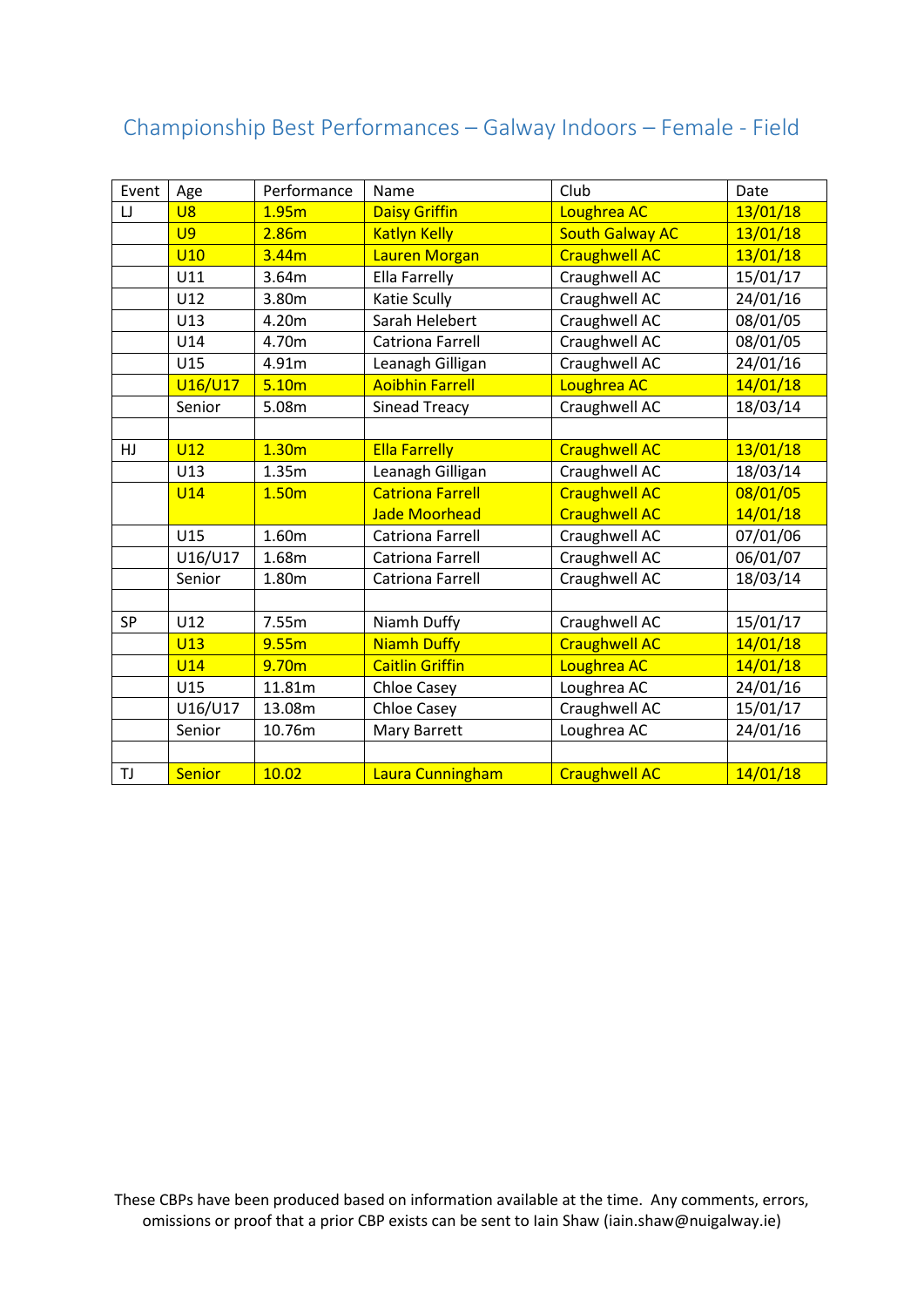## Championship Best Performances – Galway Indoors – Male - Track

| Event           | Age             | Performance | Name                       | Club                            | Date           |
|-----------------|-----------------|-------------|----------------------------|---------------------------------|----------------|
| 60 <sub>m</sub> | <b>U8</b>       | 11.33       | Darragh O'Donnell          | <b>Craughwell AC</b>            | 13/01/18       |
|                 | U <sub>9</sub>  | 10.30       | <b>Odhran Kelly</b>        | <b>Tuam AC</b>                  | 13/01/18       |
|                 | U10             | 9.30        | Evan Moran                 | Craughwell AC                   | 24/01/16       |
|                 | U11             | 9.12        | Darragh Fahy               | Loughrea AC                     | 15/01/17       |
|                 | U12             | 8.88        | <b>Darragh Fahy</b>        | Loughrea AC                     | 13/01/18       |
|                 | U13             | 8.61        | Shane Fitzpatrick          | <b>Ballinasloe and District</b> | 24/01/16       |
|                 | U14             | 8.23        | Calum Healy                | Athenry AC                      | 15/01/17       |
|                 | U15             | 8.03        | Sean Connaughton           | Craughwell AC                   | 24/01/16       |
|                 |                 |             | <b>Diarmuid Kilcommins</b> | <b>Galway City Harriers</b>     | 18/01/15       |
|                 | U16/U17         | 7.30        | Jack Dempsey               | <b>Galway City Harriers</b>     | 18/01/15       |
|                 | Senior          | 7.08        | Conor Duggan               | Craughwell AC                   | 18/01/15       |
|                 |                 |             |                            |                                 |                |
| 60m H           | U12             | 10.93       | Evan Moran                 | Craughwell AC                   | 15/01/17       |
|                 | <b>U13</b>      | 10.43       | <b>Evan Moran</b>          | <b>Craughwell AC</b>            | 14/01/18       |
|                 | <b>U14</b>      | 9.89        | <b>David Mannion</b>       | <b>South Galway AC</b>          | 14/01/18       |
|                 | U15             | 9.58        | <b>Brandon Lee</b>         | Athenry AC                      | 18/01/15       |
|                 | U16/U17         | 9.17        | <b>Brandon Lee</b>         | Athenry AC                      | 15/01/17       |
|                 | Senior          | 8.99        | <b>Brendan Lynch</b>       | Loughrea AC                     | 14/01/18       |
|                 |                 |             |                            |                                 |                |
| 200m            | U8              | 39.77       | Darragh O'Donnell          | <b>Craughwell AC</b>            | 13/01/18       |
|                 | U <sub>9</sub>  | 34.86       | <b>Alan Hallinan</b>       | <b>Craughwell AC</b>            | 13/01/18       |
|                 | U16/U17         | 23.86       | Cillin Greene              | <b>Galway City Harriers</b>     | 18/03/14       |
|                 | Senior          | 22.38       | Cillin Greene              | <b>Galway City Harriers</b>     | 24/01/16       |
|                 |                 |             |                            |                                 |                |
| 400m            | U10             | 1:15.30     | David Mannion              | South Galway AC                 | 18/03/14*      |
|                 |                 |             |                            |                                 |                |
| 600m            | U11             | 1:54.78     | Shane Meagher              | <b>Galway City Harriers</b>     | 15/01/17       |
|                 | U12             | 1:55.71     | <b>Enda Keane</b>          | <b>East Galway AC</b>           | 14/01/18       |
|                 | U13             | 1:46.78     | <b>Cian McNelis</b>        | <b>Athenry AC</b>               | 14/01/18       |
|                 |                 |             |                            |                                 |                |
| 800m            | <b>U14</b>      | 2:26.78     | <b>Stephen Mannion</b>     | <b>South Galway AC</b>          | 14/01/18       |
|                 | U15             | 2:17.50     | Oisin Lyons                | Craughwell AC                   | 18/03/14*      |
|                 | U16/U17         | 2:07.85     | Oisin Lyons                | Craughwell AC                   | 24/01/16       |
|                 | <b>Senior</b>   | 2:00.73     | <b>Ben Garrard</b>         | <b>Craughwell AC</b>            | 14/01/18       |
|                 |                 |             |                            |                                 |                |
| 3000m           | Senior          | 9:05.10     | Peter O'Sullivan           | Loughrea AC                     | 18/03/14*      |
|                 |                 |             |                            |                                 |                |
| Walk            | U <sub>14</sub> | 6:14.42     | <b>Sean Kelleher</b>       | <b>South Galway AC</b>          | 14/01/18       |
|                 | U15             | No CBP      | $\overline{\phantom{a}}$   | $\overline{\phantom{0}}$        | $\overline{a}$ |
|                 | U16/U17         | No CBP      |                            |                                 |                |
|                 | Senior          | 4:27.99     | Seamus Leddy               | <b>Galway City Harriers</b>     | 15/01/17       |

Times marked (\*) are hand timed,